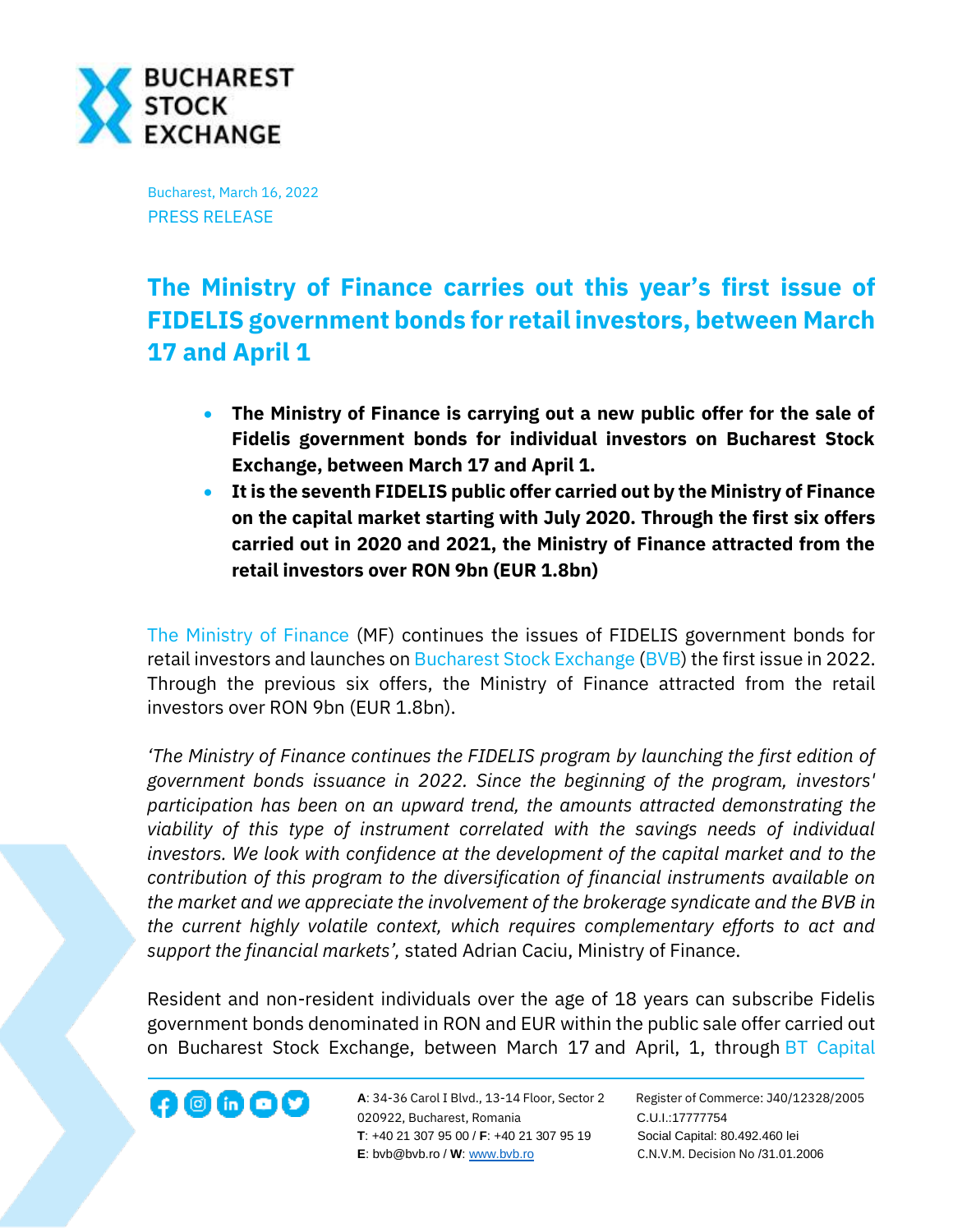

[Partners](https://btcapitalpartners.ro/) & [Banca Transilvania,](https://www.bancatransilvania.ro/) [BCR,](https://www.bcr.ro/ro/persoane-fizice) BRD - [Groupe Societe Generale](https://www.brd.ro/) and [Alpha Bank](https://www.alphabank.ro/)  [Romania.](https://www.alphabank.ro/)

*'In the two years since the Ministry of Finance launched the FIDELIS program, the number of stock investors has steadily increased. The diversification is an essential element in order to generate a growing number of investors and to increase the impact of the capital market into the economy. The government and corporate bonds are a suitable financial instrument for any category of investors, both for those with experience, but especially for those at the beginning of this journey',* said Radu Hanga, Bucharest Stock Exchange President.

*'The Ministry of Finance is a reliable partner both by providing support for all projects that the entire capital market community carries out, and by the consistency with which it conducts public offerings of government bonds. FIDELIS is already recognized by Romanians as a flagship program of the Romanian State, and the success of the previous six offers reflects on the one hand the interest of the population for this type of financial instrument, and on the other hand the capacity of the capital market to support financing needs, both from the state and the private sector'*, said Adrian Tanase, Bucharest Stock Exchange CEO.

| <b>Criteria</b> | <b>RON issue 2023</b> | <b>RON issue 2025</b> | <b>EUR issue 2023</b> | <b>EUR issue 2024</b> |
|-----------------|-----------------------|-----------------------|-----------------------|-----------------------|
| <b>ISIN</b>     | ROZB4WKZN6C4          | RO5N3BT6R987          | ROX9A2SYZM27          | RO4BN5DL46D3          |
| <b>Ticker</b>   | <b>R2304A</b>         | <b>R2504A</b>         | <b>R2304AE</b>        | <b>R2404AE</b>        |
| Maturity        | April 6, 2023         | April 6, 2025         | April 6, 2023         | April 6, 2024         |
| Yearly          |                       |                       |                       |                       |
| interest        | 4.75% p.a.            | 5.50% p.a.            | 1.20% p.a.            | $1.60\%$ p.a.         |
| rate            |                       |                       |                       |                       |
| Offering        | March 17 - April 1    | March 17 - April 1    | March 17 - April 1    | March 17 - April 1    |
| period          |                       |                       |                       |                       |
| Nominal         | <b>RON 100</b>        | <b>RON 100</b>        | <b>EUR 100</b>        | <b>EUR 100</b>        |
| value           |                       |                       |                       |                       |
| Minimum         |                       |                       |                       |                       |
| subscripti      | RON 5,000             | RON 5,000             | EUR 1,000             | EUR 1,000             |
| on value        |                       |                       |                       |                       |

The details are available in the table below: